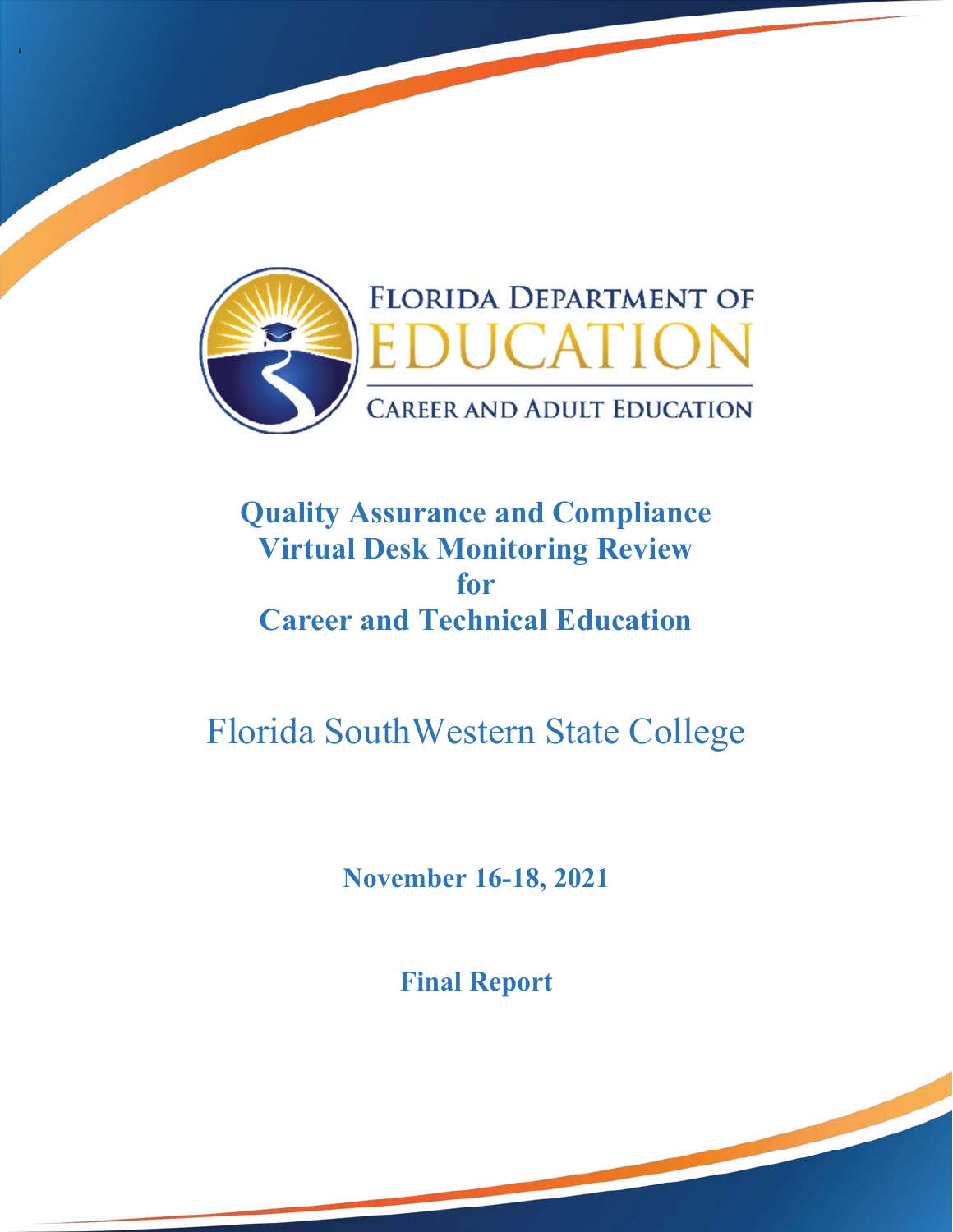# TABLE OF CONTENTS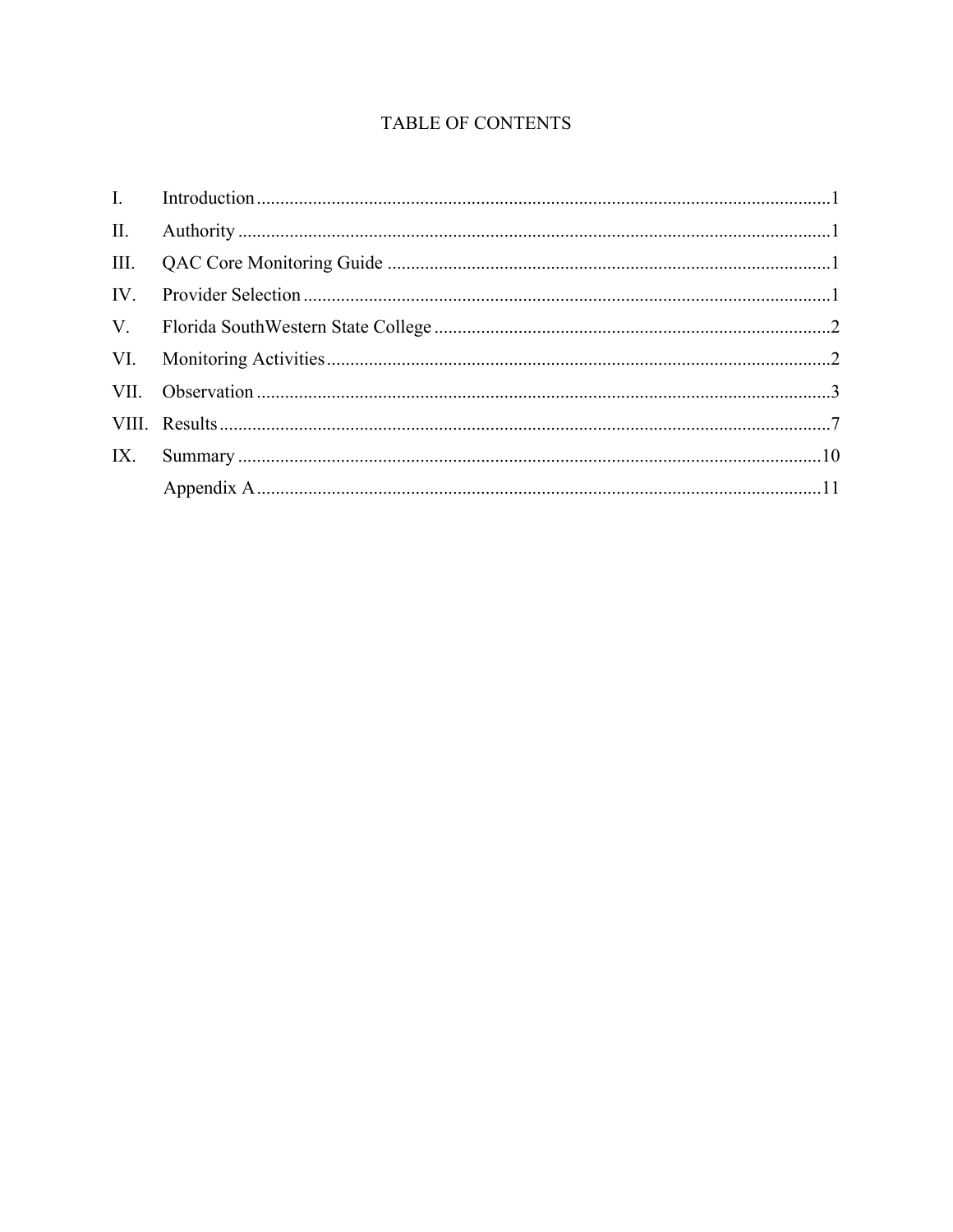#### Florida Department of Education Division of Career and Adult Education **Florida SouthWestern State College Career and Technical Education Quality Assurance and Compliance Monitoring Report**

# **I. INTRODUCTION**

 required to oversee the performance and regulatory compliance of recipients of federal and state funding. The Florida Department of Education (FDOE), Division of Career and Adult Education (division), in carrying out its roles of leadership, resource allocation, technical assistance, monitoring and evaluation, is The Quality Assurance and Compliance (QAC) section is responsible for designing, developing, implementing, and evaluating a comprehensive quality assurance system, including monitoring. The role of the quality assurance system is to assure financial accountability, program quality and regulatory compliance. As stewards of federal and state funds, it is incumbent upon the division to monitor the use of workforce education funds and regulatory compliance of providers on a regular basis.

## **II. AUTHORITY**

The FDOE receives federal funding from the U.S. Department of Education (USDOE) for Career and Technical Education (CTE) under the Carl D. Perkins (Perkins) Strengthening Career and Technical Education for the 21st Century Act, and for Adult Education (AE) under the Workforce Innovation and Opportunity Act (WIOA) of 2014. FDOE awards sub-grants to eligible providers to administer local programs. FDOE must monitor providers to ensure compliance with federal requirements, including Florida's approved state plans for CTE and Adult Education/Family Literacy. Each state shall have procedures for reviewing and approving applications for sub-grants and amendments to those applications, for providing technical assistance, for evaluating projects and for performing other administrative responsibilities the state has determined are necessary to ensure compliance with applicable statutes and regulations pursuant to 34 CFR 76.770, Education Department General Administrative Regulations (EDGAR) and the Uniform Grant Guidance (UGG) for grant awards issued on or after December 26, 2014. The Florida Department of Education, Division of Career and Adult Education, is required to oversee the performance of sub-grantees in the enforcement of all laws and rules (Sections 1001.03(8) and 1008.32, Florida Statutes).

# **III. QAC CORE MONITORING GUIDE**

 The Core Monitoring Guide (CMG) is intended to be used broadly by any reviewer conducting an onsite or desk monitoring of any program currently administered by the division. The guide provides a summary of each facet of the monitoring design and the process. It also contains objectives that may be used as agencies are monitored or reviewed. It is located on the division's website at http://fldoe.org/academics/career-adult-edu/compliance.

#### **IV. PROVIDER SELECTION**

Various sources of data are used throughout the implementation of the quality assurance system. The monitoring component of the system is risk-based. Risk assessment is a process used to evaluate variables associated with the grants and assign a rating for the level of risk to the department and the division. A risk matrix identifying certain operational risk factors is completed for each provider. The risk matrix for each program monitored is located in Appendix A. The results of the risk assessment process and consideration of available resources are used to determine one or more appropriate monitoring strategy(ies) to be implemented.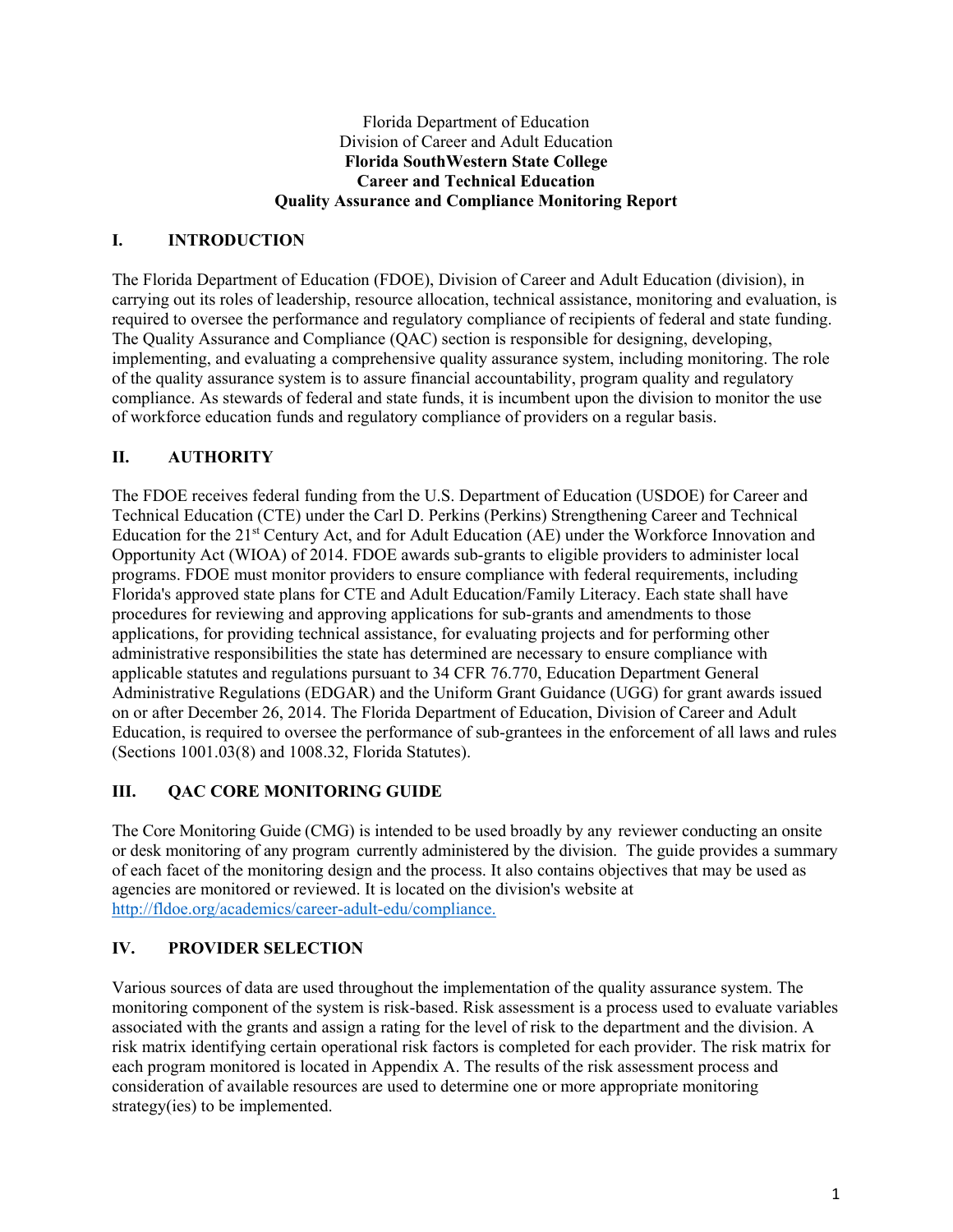The QAC section may apply any specific monitoring strategy to any federal or state-funded provider at any time. There may be circumstances that may warrant onsite monitoring, desk monitoring review or other strategies regardless of a provider's risk matrix score.

Florida SouthWestern State College (FSSC) monitoring strategy was determined to be an onsite monitoring review (OSMR). Notification was initially sent to Dr. Jeffery S. Allbritten, president, on July 14, 2021. The designated representative for the agency was Dr. Thomas Norman. The division's representative conducting the OSMR was the program specialist, Charles Davis of the Quality Assurance and Compliance section.

#### **V. Florida SouthWestern State College**

#### ENROLLMENT:

CTE (possible duplication at program level): Post-secondary  $-5,176$ 

#### **Finance**

The provider was awarded the following grants for fiscal year's (FY) 2018-19, 2019-2020 and 2020-21:

| FY 2018-19                             |                     |                     |                |
|----------------------------------------|---------------------|---------------------|----------------|
| Grants                                 | <b>Grant Number</b> | <b>Grant Amount</b> | Unexpended     |
| Perkins Post-secondary                 | 362-1619B-9CP01     | \$<br>692,858.00    | 16,840.82<br>S |
| FY 2019-20                             |                     |                     |                |
| Grants                                 | <b>Grant Number</b> | <b>Grant Amount</b> | Unexpended     |
| Perkins Post-secondary                 | 362-1610B-0CP01     | \$<br>812,840.00    | S<br>9,260.92  |
| FY 2020-21                             |                     |                     |                |
| Grants                                 | <b>Grant Number</b> | <b>Grant Amount</b> | Unexpended     |
| Perkins Post-secondary                 | 362-1611B-1CP01     | \$<br>202,070.00    | N/A            |
|                                        |                     |                     |                |
| <b>CARES Act - Rapid Credentialing</b> | 362-1230A-1CR01     | \$<br>682,218.00    | N/A            |

Additional information about the provider may be found at the following web address: https://www.fsw.edu/.

#### **VI. MONITORING ACTIVITIES**

 review, and interviews with administrators, if necessary. The monitoring activities included pre and post-review planning, an entrance and exit meeting, records

Onsite Visits Onsite visits were made during the OSMR process.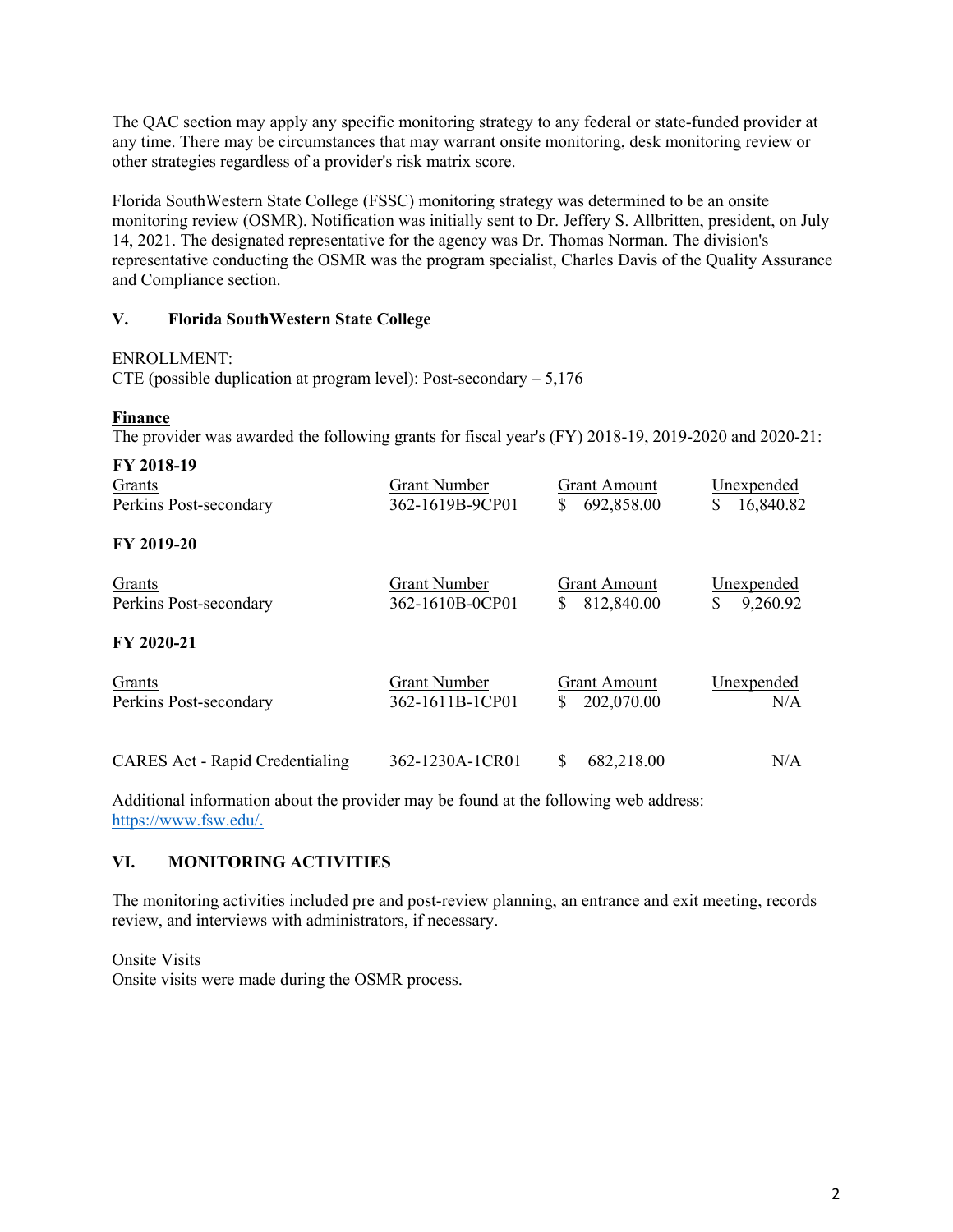#### Entrance and Exit Meetings

The entrance meeting for FSSC was conducted on November 16, 2021. The exit meeting was conducted on November 18, 2021. The participants are listed below:

| <b>Name</b>               | <b>Title</b>                             | Entrance<br>Conference | Exit<br>Conference |
|---------------------------|------------------------------------------|------------------------|--------------------|
|                           |                                          |                        |                    |
| Dr. Thomas Norman         | Vice Provost Workforce Programs          | X                      | X                  |
| Dr. Eileen DeLura         | Provost                                  | X                      | X                  |
| Jill DeValk               | Coordinator, Academic and Grant Programs | $\mathbf x$            | $\mathbf{x}$       |
| Dr. Martin McClinton      | Vice Provost, Academic Affairs           | $\mathbf x$            | $\mathbf{x}$       |
| <b>Esther Puig Torres</b> | Director, Budget                         | $\mathbf x$            | X                  |
| <b>FDOE Monitoring</b>    |                                          |                        |                    |
| <b>Team</b>               |                                          |                        |                    |
| Chuck Davis               | Program Specialist, QAC, FDOE            | $\mathbf{x}$           | $\mathbf{x}$       |
| Michael Swift             | Program Specialist, QAC, FDOE            | $\mathbf x$            |                    |
| Orion Price               | Program Specialist, QAC, FDOE            | $\mathbf x$            | $\mathbf{x}$       |

#### Interviews

FSSC administrators were available for interviews, if necessary.

#### Records Review

Program, financial, administrative and student records were reviewed. A complete list is provided in section VII, section F. A minimum of 22 student records, were checked. In addition, policies and procedures were examined and discussed at various times during the monitoring review.

#### **VII. OBSERVATION**

- **A. ADMINISTRATION** refers to the management and supervision of programs, the structure of programs and services, grant oversight and other administrative areas.
	- The Vice Provost Workforce Programs is required to plan, develop, implement and evaluate the career and technical education program.
	- Dr. Thomas Norman, Vice Provost Workforce Programs provides budget requests, and reviews budget performance.
	- As part of the required comprehensive local needs assessment (CLNA), CTE administrative staff consulted with numerous individuals and entities across the college's service area. Those stakeholders included but were not limited to; students; teachers; CareerSource Southwest Florida; and multiple local business and community leaders. All post-secondary CTE programs have advisory councils that meet several times a year, and they provided invaluable input and advice throughout the CLNA process. The majority of these stakeholders who participated in the CLNA process are expected to serve as ongoing consultants to the CTE program.
	- The mandated CLNA provided the input as to what professions, occupations and trainings were needed in the community.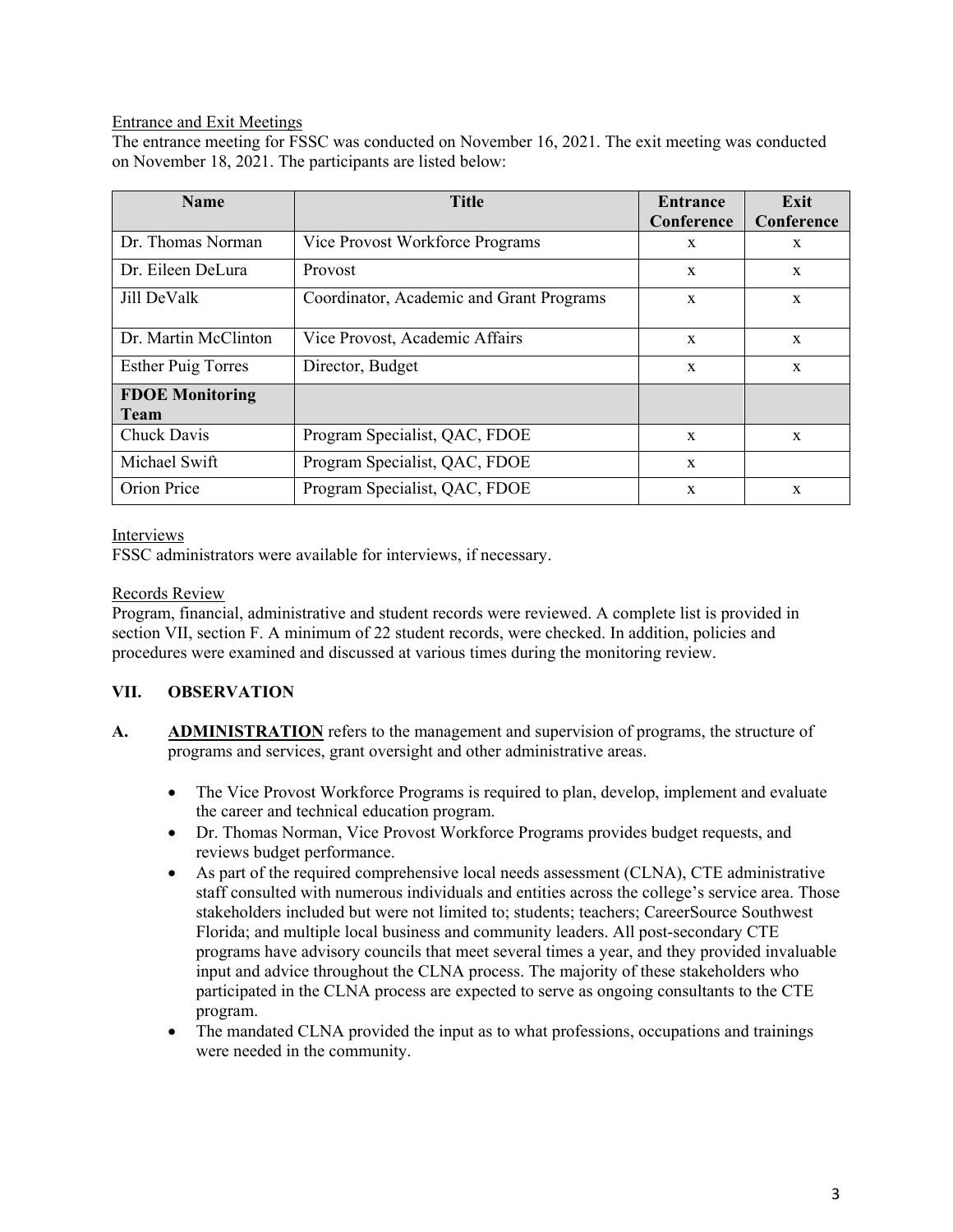- **B. DATA AND ASSESSMENT** refers to all the data and assessment system components, including test administration, test security, data collection, entry, reporting, and procedures. The use of data in program decision-making is also explored and commented.
	- FSSC utilizes Banner® as their integrated Student Information System (SIS) and Workforce Development Information System (WDIS).
	- Under the terms of the Family Educational Rights and Privacy Act (FERPA), the college has established the following as directory information:
		- 1. Student's name
		- 2. Major
		- 3. Date(s) of enrollment
		- 4. Degree(s) and honors earned with dates awarded
		- 5. Participation in officially recognized activities or sports
		- 6. Enrollment status (e.g., full-time or part-time student status)
		- 7. Previous colleges attended
		- 8. Photographs
		- 9. Awards
	- The current Student Database Data Directory was provided as evidence of procedures for the collection, verification, analysis and reporting of student data.
	- All of the data elements required of their local MIS were included in the system and verified during the desk review.
	- Samples of CTE student data was reviewed and verified for accuracy as part of the OSMR. All student records were provided by FSSC.
- **C. CURRICULUM AND INSTRUCTION** refers to those elements that contribute to student learning and skill acquisition.
	- FSSC serves a five-county regional area offering 25 fundable programs at three campus locations and one regional center.
	- The Career Pathways Program is a collaborative effort between FSSC and the five school districts that make up the Southwestern Florida region.
	- The enrollment support team consists of an Enrollment Counselor, Student Success Advisor, and Financial Aid Specialist.
	- CTE instructors participate in ongoing trainings provided by FDOE, as well as annual professional development throughout the college. FSSC eLearning is an online system that allows employees to track their profesional growth.
	- The college established a Teaching and Learning Center (TLC) in 2006 to provide professional development programs, services, and resources to all faculty and staff at FSSC in support of the College's mission.
	- The Stage Technology Certificate Program aims to provide students with technical knowledge and skills for employment in the live entertainment industry. This 17 credit hour program combines rigorous academic content with practical, hands-on experience and focuses on stagecraft, lighting, and sound production for theatre, concerts, dance, and industrial theatre. The certificate helps prepare graduates for careers such as: Scenic Carpenters/Technicians Lighting Designers/Assistants Lighting Technicians Audio/Visual Technicians Live Audio Engineers Scenic Designers/Assistants Stage Managers Technical Directors Production Managers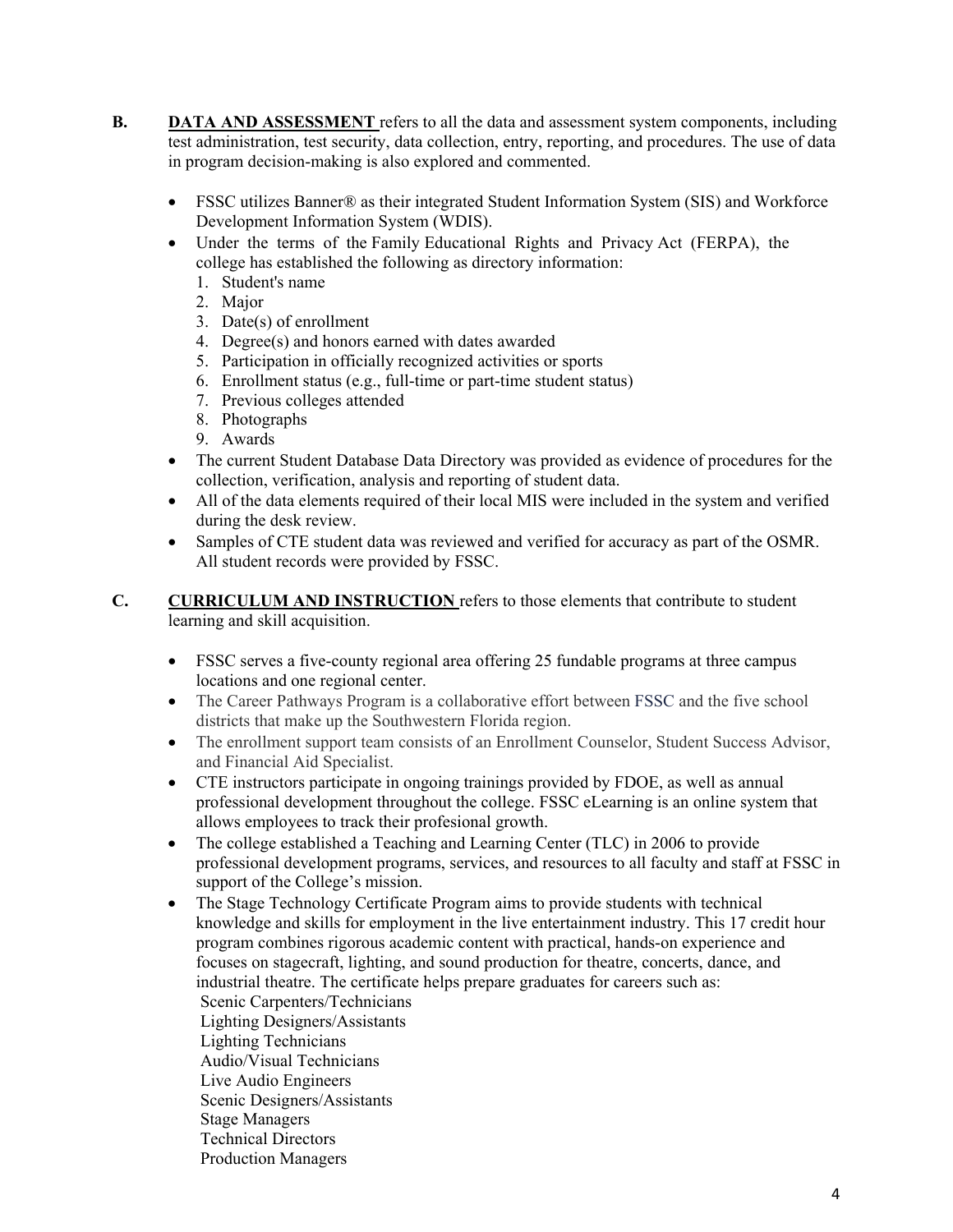- Students in all Digital Arts, Stage Technology, and Music Production courses focus on project-based learning. The Digital Art workforce is based around the idea of making things. We utilize project-based assignments to demonstrate how students will be asked to make things in a workplace setting. Since there is quite a bit of freelancing in the digital art workforce, one of the main skills that we emphasize is project management. It is not enough to have a great idea, but students need to see that idea through to the end. We place great emphasis on planning documents and reflection throughout every project. One example of a complex project is: create an original game. Students run through every game creation stage, from brainstorming, play-testing, and final reflection. FSSC emphasizes process over the end result.
- No reasonable services and accommodations are denied to those students who self-declared a disability. The college works with disabled students to ensure their individual needs are being met.
- **D. TECHNOLOGY AND EQUIPMENT** refers to a review of the technology and equipment used by students and instructors in the classroom; addresses access, availability, innovation, use and condition.
	- All inventory criteria set forth by federal, state and local guidelines are included within the inventory management system. The inventory management system was verified during the OSMR.
	- Property custodians are the department's assigned budget administrators and are an employee of the college who generally is a person in a supervisory position with direct control of one or more budget accounts.
	- through the use of the college fixed asset system. Capitalized Personal Property represents any movable personal property (furniture, machinery, fixtures, equipment, supplies and similar items) costing \$5,000 or more with an expected useful life of one year or more. These items are formally capitalized on the college's general ledger and depreciated over their useful life. These items are reported and controlled
	- The fixed asset system is an automated process for recording the acquisition, location, custody, original cost, depreciation, and ultimate disposition of College personal property.
	- All Capitalized Property costing \$5,000 or more is recorded in the fixed asset system and permanently identified (tagged) with a property number decal. The Office of Financial Services is responsible for the tagging of all fixed assets.
- **E. ACCESS AND EQUITY** refers to compliance with federal non-discrimination laws' requirements relating to recruitment, enrollment, participation, and completion of programs.
	- The Office of Equal Educational Opportunity (OEEO) is responsible for monitoring and overseeing civil rights compliance obligations. Should you have any questions or concerns, please contact the OEEO at 850-245-0511.
- **F. RECORDS REVIEW** refers to reviewing the records and documents that evidence compliance with federal and state rules and regulations. In addition, a sampling of financial and programmatic records is reviewed.
	- Size, scope and quality review
	- CLNA –Local Market Alignment
	- MIS data quality checklists
	- College policies and procedures for finance and procurement
	- College technology plan
	- WDIS user guide
	- Student and employee handbooks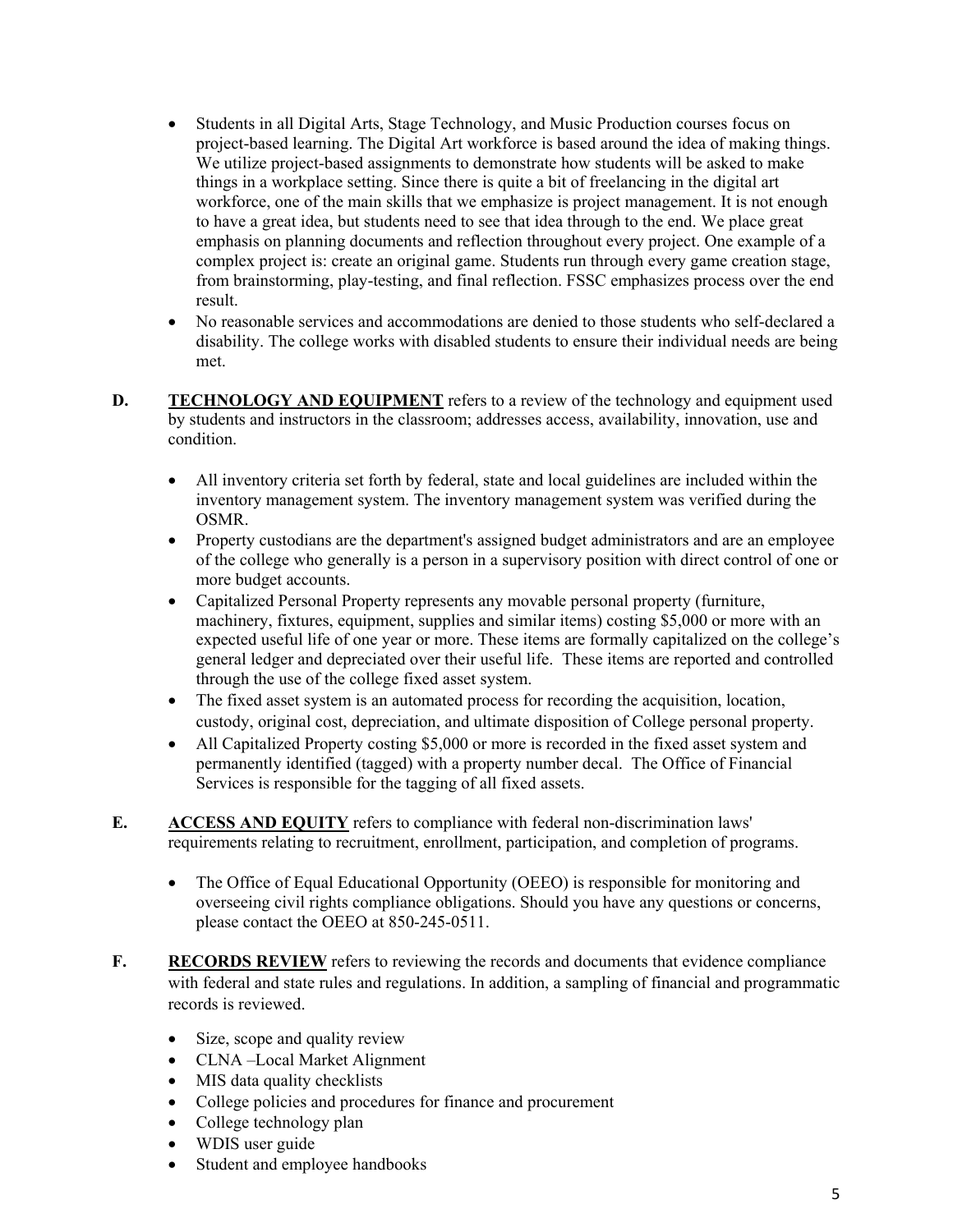- Inventory and procurement records
- Memorandums of Understanding (MOUs) and articulation agreements
- Advisory committee records agendas, sign-in sheets, etc.
- materials, etc. District professional development and training records – agendas, sign-in sheets, training
- CTE student data review
- **G. FINANCIAL** refers to aspects of the federal fiscal requirements that providers must meet when expending federal funds, including financial management, procurement, inventory management and allowable costs.
	- Banner® is used as the college's Enterprise Resource Planning (ERP) system.
	- The district's Business & Fiscal Services Accounting Department Procedures ensures the efficient management of CTE and AE grant funds.
		- o Financial reporting
		- o Internal Controls
		- o Audit requirements
		- o Training
	- All requests or responses from an outside agency to perform a funded project that involves (1) participation by faculty, staff, or students or (2) the use of campus facilities must be referred to the FSSC Office of Sponsored Programs, a division of Team AASPIRE (Accountability, Assessment, Sponsored Programs, Institutional Research and Effectiveness).
	- The Office of Budget and Financial Planning handles the routing of all award monies received through the grant agency, sets up the budget, and handles all financial reporting required.
	- The majority of the College obligations are initiated by a budget administrator or department head by a Purchase Requisition, a form that can be completed online via the College Portal.
	- The Purchasing staff check the requisitions for the following: correctness of financial coding, description of item(s) requested, and fund availability. In Banner®, the POs are assigned a consecutive 7-digit number preceded by a P. At the beginning of the next fiscal year, the first PO issued will be the next consecutive number after the last PO number issued the preceding year. When a PO is produced, an encumbrance is generated in Banner®.
- **H. COLLABORATION** refers to the collaborative agreements, partnerships or memoranda of understanding (MOU) that are in place to benefit an agency's programs and students.
	- include, but are not limited to: FSSC has numerous collaborations and MOUs within the local community. They often offer additional educational and job experiences to students within the district. The list of partners
		- o CareerSource Southwest Florida
		- o Charlotte Technical College
		- o Florida Gulf Coast University
		- o Hodges University
		- o Horizon Council
		- o Lee County Economic Development Office
		- o Geographic Chambers of Commerce
	- Each year, more than 3,500 students across their five-county district experience college life through the Dual Enrollment program at Florida SouthWestern State College. Over the years, thousands of students have taken college courses towards their high school and college degrees. Some students choose to take a few courses to get a head start on their college coursework, while others complete the requirements of earning an Associate of Arts degree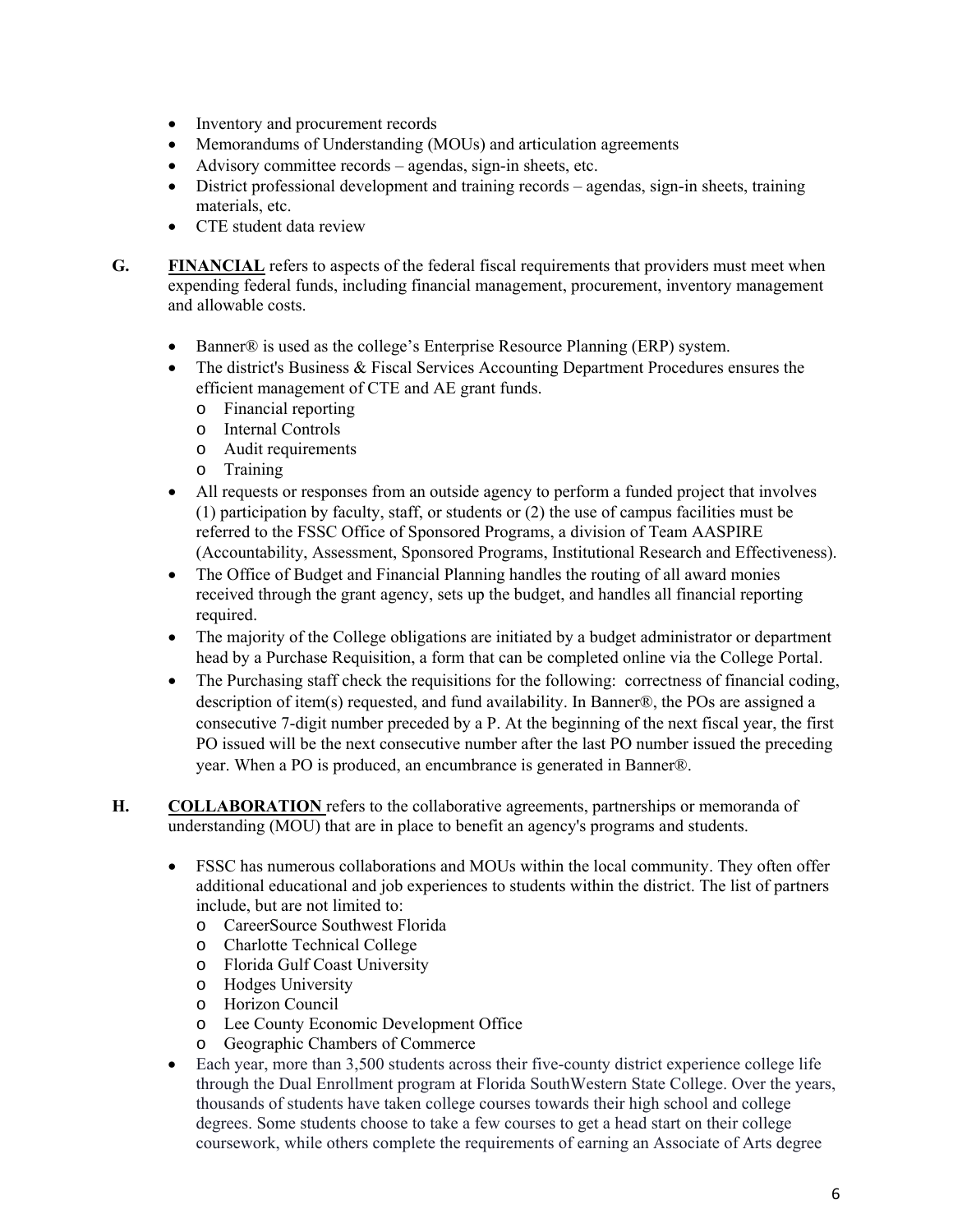while they are graduating from high school. Students have the option of taking classes at their high school, on any of FSSC's campuses, or online.

## **VIII. RESULTS**

| <b>Finding Number</b>                                          | 1                                                                                                                                                                                                                                                                                                                                                                                                                                                                                                                                                        |  |
|----------------------------------------------------------------|----------------------------------------------------------------------------------------------------------------------------------------------------------------------------------------------------------------------------------------------------------------------------------------------------------------------------------------------------------------------------------------------------------------------------------------------------------------------------------------------------------------------------------------------------------|--|
| Area                                                           | Financial                                                                                                                                                                                                                                                                                                                                                                                                                                                                                                                                                |  |
| <b>Finding Summary</b>                                         | The provider failed to request a budgetary amendment for an<br>expenditure not previously approved in their original grant<br>application.                                                                                                                                                                                                                                                                                                                                                                                                               |  |
| <b>Finding Detail</b>                                          | Monitoring staff conducted a grant budget analysis of FSSC FDOE<br>grants. Upon review, errors were discovered within the CTE Perkins<br>2018-19 & 2019-20 budget narratives, resulting in the DOE 399<br>(final expenditure reports) to include payments towards object codes<br>that FDOE did not approve. As a result, no budgetary amendment<br>was submitted to FDOE for approval. Although it was an error in<br>the budget narrative, the discovery will still result in a finding.<br>Therefore, no repayment of funds is required at this time. |  |
| <b>Citation</b>                                                | Violation of the Project Application and Amendment Procedures for<br>Federal and State Programs (Green Book), Section B "Project<br>Amendments."                                                                                                                                                                                                                                                                                                                                                                                                         |  |
| Recommended/<br><b>Anticipated Corrective</b><br><b>Action</b> | The Vice Provost shall provide a memo of attestation stating the<br>college accepts the finding.                                                                                                                                                                                                                                                                                                                                                                                                                                                         |  |
| Anticipated<br>completion date:                                | 12/9/2021                                                                                                                                                                                                                                                                                                                                                                                                                                                                                                                                                |  |
| Name(s) and Title(s)<br>responsible for<br>corrective action:  | Dr. Thomas Norman, Vice Provost Workforce Programs                                                                                                                                                                                                                                                                                                                                                                                                                                                                                                       |  |
| Plan accepted by:                                              | <b>Chuck Davis</b><br>Date:12/13/2021                                                                                                                                                                                                                                                                                                                                                                                                                                                                                                                    |  |
| Status of Action Plan (to be completed by FDOE staff)          |                                                                                                                                                                                                                                                                                                                                                                                                                                                                                                                                                          |  |
| <b>Status of CAP: Complete</b>                                 | Date:12/13/2021                                                                                                                                                                                                                                                                                                                                                                                                                                                                                                                                          |  |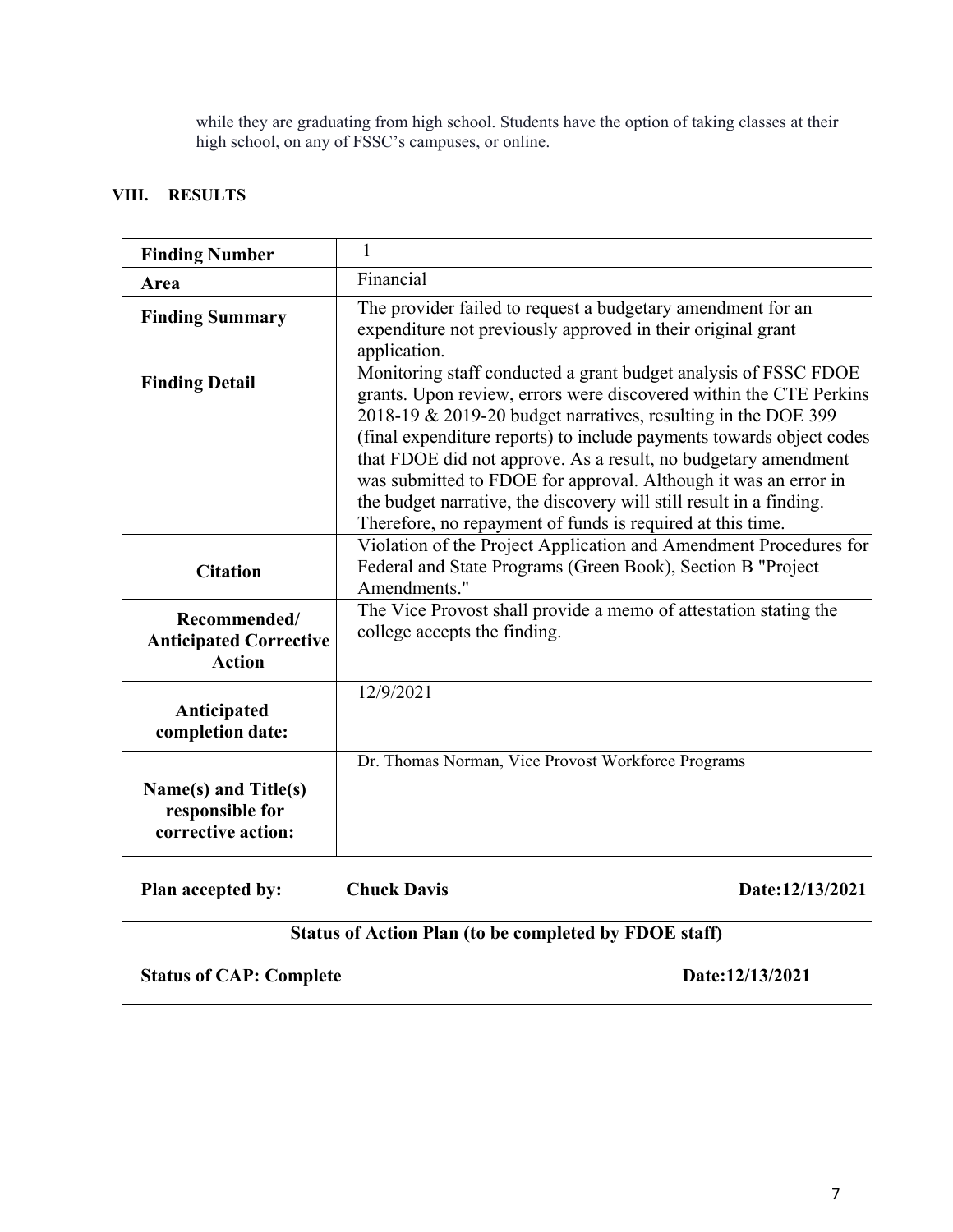| <b>Finding Number</b>                                          | $\overline{2}$                                                                                                                                                                                                                                                                                                                                                                   |  |  |
|----------------------------------------------------------------|----------------------------------------------------------------------------------------------------------------------------------------------------------------------------------------------------------------------------------------------------------------------------------------------------------------------------------------------------------------------------------|--|--|
| Area                                                           | Data and Assessment                                                                                                                                                                                                                                                                                                                                                              |  |  |
| <b>Finding Summary</b>                                         | The provider failed to accurately report student completer data to FDOE.                                                                                                                                                                                                                                                                                                         |  |  |
| <b>Finding Detail</b>                                          | Monitoring staff conducted a student data audit of the provider's CTE<br>completers. Upon review it was determined that a student was reported as<br>having earned an industry certification, but the students' test records did<br>not support those claims. Monitoring staff verified each student's test<br>transcripts for accuracy as part of the onsite monitoring review. |  |  |
| <b>Citation</b>                                                | UGG 2 CFR 200.328 "Monitoring and reporting program performance."                                                                                                                                                                                                                                                                                                                |  |  |
| Recommended/<br><b>Anticipated Corrective</b><br><b>Action</b> | The Vice Provost will provide a memo of attestation to the monitoring<br>staff that outlines what steps were taken to correct the data inaccuracies,<br>and what ongoing training will take place to prevent future errors.                                                                                                                                                      |  |  |
| Anticipated<br>completion date:                                | 12/9/2021                                                                                                                                                                                                                                                                                                                                                                        |  |  |
| Name(s) and Title(s)<br>responsible for<br>corrective action:  | Dr. Thomas Norman, Vice Provost Workforce Programs                                                                                                                                                                                                                                                                                                                               |  |  |
| Plan accepted by:                                              | <b>Chuck Davis</b><br>Date: 12/13/2021                                                                                                                                                                                                                                                                                                                                           |  |  |
| Status of Action Plan (to be completed by FDOE staff)          |                                                                                                                                                                                                                                                                                                                                                                                  |  |  |
| <b>Status of CAP: Complete</b>                                 | Date:12/13/2021                                                                                                                                                                                                                                                                                                                                                                  |  |  |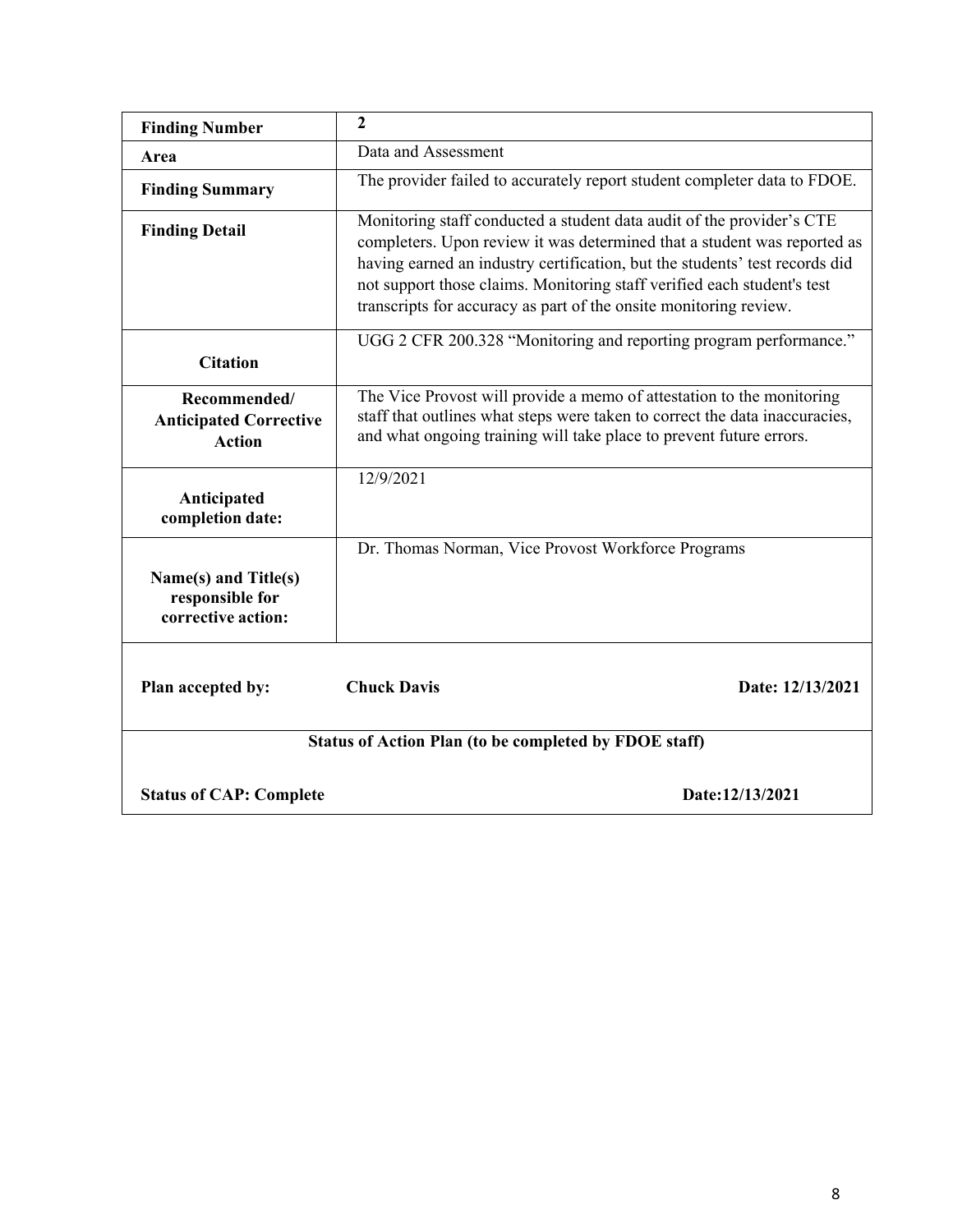| <b>Finding Number</b>                                            | 3                                                                                                                                                                                                                                                                                                                                                                                 |  |  |
|------------------------------------------------------------------|-----------------------------------------------------------------------------------------------------------------------------------------------------------------------------------------------------------------------------------------------------------------------------------------------------------------------------------------------------------------------------------|--|--|
| Area                                                             | Technology and Equipment                                                                                                                                                                                                                                                                                                                                                          |  |  |
| <b>Finding Summary</b>                                           | Equipment not properly tagged.                                                                                                                                                                                                                                                                                                                                                    |  |  |
| <b>Finding Detail</b>                                            | During the monitoring review, several pieces of equipment were not in<br>the location indicated on the inventory record.                                                                                                                                                                                                                                                          |  |  |
| <b>Citation</b>                                                  | This is in violation of 2 CFR 200, UGG $\S 200.313$ .                                                                                                                                                                                                                                                                                                                             |  |  |
| Recommended /<br>Anticipated<br><b>Corrective Action</b>         | Equipment purchased with grant funds must be properly tagged with<br>an asset identification number and kept in the location listed in the<br>inventory management system in order to comply with state and<br>federal requirements. Updated inventory records that included correct<br>locations for all pieces of grant-funded equipment were provided<br>during onsite review. |  |  |
| Anticipated<br>completion date:                                  | Completed onsite 11/18/2021                                                                                                                                                                                                                                                                                                                                                       |  |  |
| Name(s) and<br>Title(s)<br>responsible for<br>corrective action: | Dr. Thomas Normank, Vice Provost Workforce Programs                                                                                                                                                                                                                                                                                                                               |  |  |
| Plan accepted by:                                                | <b>Chuck Davis</b>                                                                                                                                                                                                                                                                                                                                                                |  |  |
| Date: 11/18/2021                                                 |                                                                                                                                                                                                                                                                                                                                                                                   |  |  |
| Status of Action Plan (to be completed by FDOE staff)            |                                                                                                                                                                                                                                                                                                                                                                                   |  |  |
| <b>Status of CAP:</b><br>Date:11/18/2021<br>Complete             |                                                                                                                                                                                                                                                                                                                                                                                   |  |  |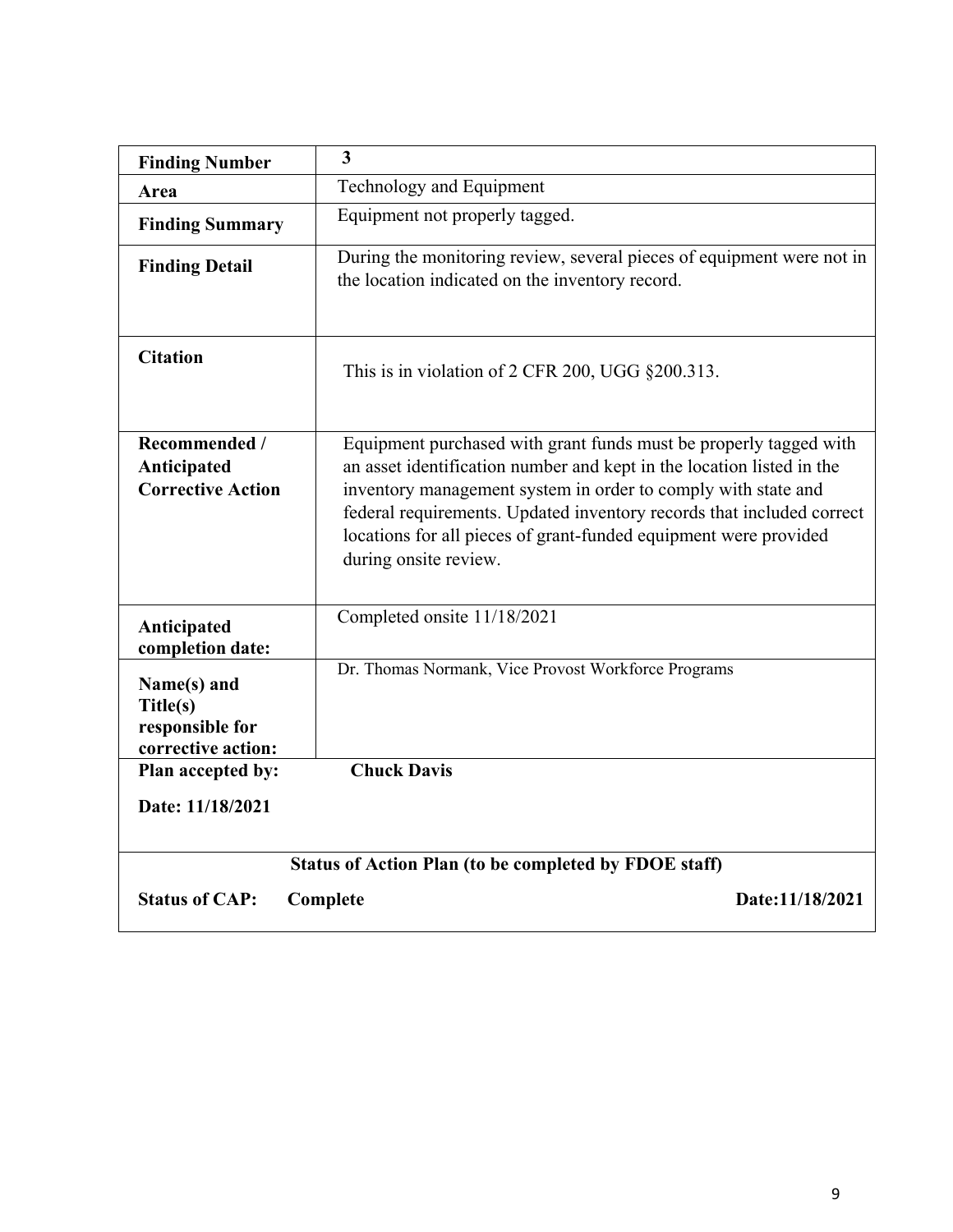#### **IX. SUMMARY**

Once the monitoring review is completed, including receipt of additional requested information when applicable, a preliminary report is forwarded to the provider for review. Comments are accepted and will be considered at the discretion of the FDOE monitoring team lead. Once the final report is approved, it will be forwarded to the agency head with a copy sent to the provider designated contact person. The final report will be posted on the department's website at the following address: http://fldoe.org/academics/career-adult-edu/compliance.

Finally, the division issues a closure letter to the agency head and designated contact person. This letter indicates that all outstanding corrective action plan items have been completed, when applicable, and that no further action is required. This letter will officially end your monitoring process.

The monitoring team extends its appreciation to all participants of Florida SouthWestern State College monitoring review on behalf of the department. Special thanks is offered to Dr. Thomas Norman for his participation and leadership during this process.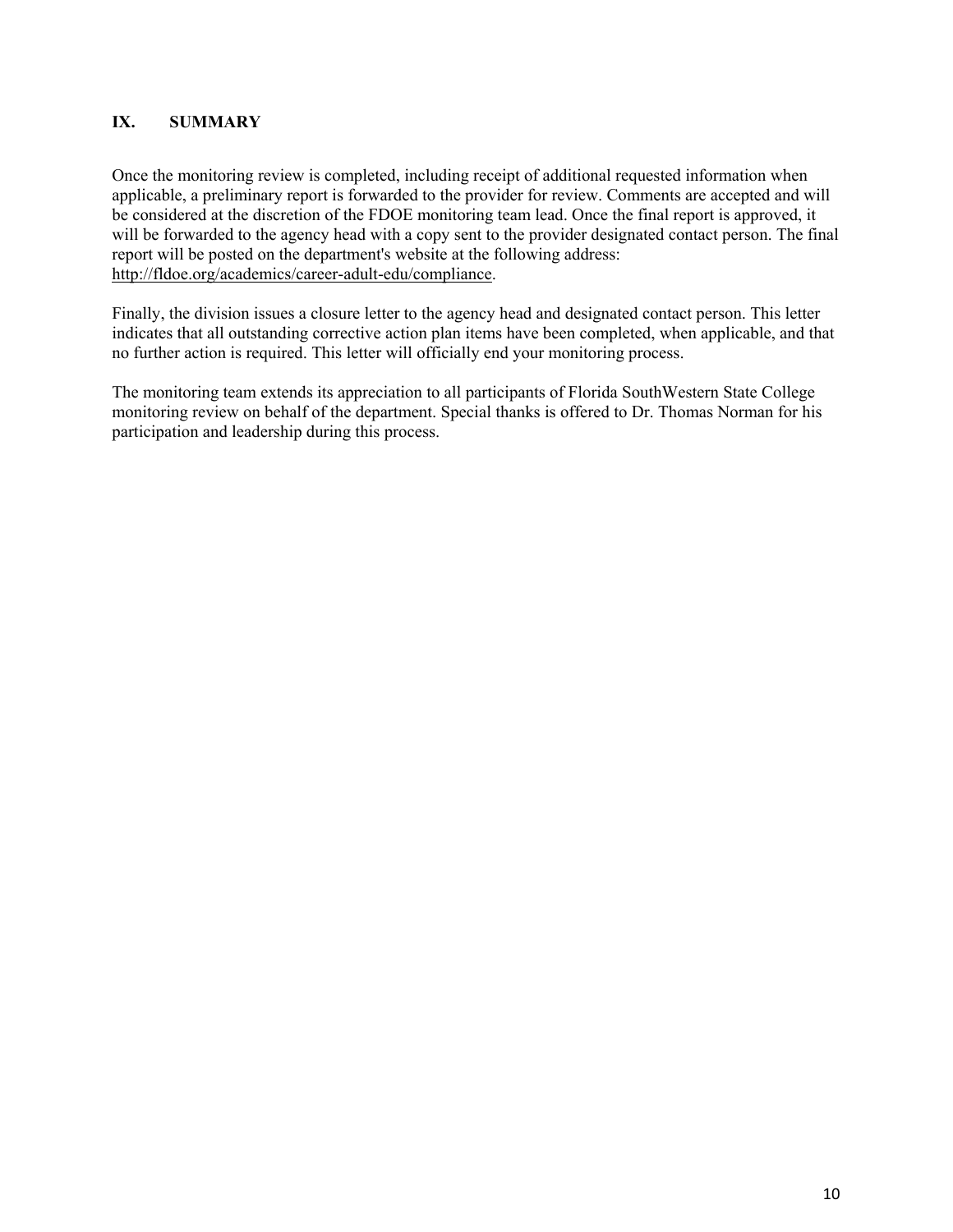#### **APPENDIX A**

Florida SoutWestern State College Career and Technical Education Risk Matrix

# **Risk Scores Matrix for Colleges Receiving Career and Technical Education (CTE) Carl D. Perkins Grants**

Agency Name: **Florida SouthWestern State College**  Program Type: **CTE**  Monitoring Year: **2021-2022** 

| <b>Metric</b>                                                                                       | <b>Scaling</b>        | Point<br>Value          | <b>Points</b><br><b>Assigned</b> | Weight            | <b>Total Metric</b><br><b>Points</b> |
|-----------------------------------------------------------------------------------------------------|-----------------------|-------------------------|----------------------------------|-------------------|--------------------------------------|
| <b>Number of Years Since Last</b><br><b>Monitored</b>                                               | 7 or More<br>Years    | 7                       |                                  |                   |                                      |
|                                                                                                     | $5-6$                 | 5                       | 7                                | X <sub>10</sub>   | 70                                   |
|                                                                                                     | $3-4$                 | $\overline{3}$          |                                  |                   |                                      |
|                                                                                                     | $0 - 2$               | $\mathbf{1}$            |                                  |                   |                                      |
|                                                                                                     | <b>Upper Quartile</b> | $\overline{7}$          |                                  |                   |                                      |
| <b>Total Budget for all Perkins</b>                                                                 | <b>Upper Middle</b>   | 5                       |                                  |                   |                                      |
| <b>Grants Combined</b>                                                                              | Lower Middle          | 3                       | 5                                | $\underline{X} 8$ | 40                                   |
|                                                                                                     | Lower Quartile        | $\mathbf{1}$            |                                  |                   |                                      |
|                                                                                                     | 4 or More             | $\tau$                  |                                  |                   | 8                                    |
|                                                                                                     | $\overline{3}$        | $\overline{5}$          |                                  |                   |                                      |
| <b>Number of Perkins Grants</b>                                                                     | $\overline{2}$        | $\overline{3}$          | 1                                | X8                |                                      |
|                                                                                                     | $\mathbf{1}$          | $\mathbf{1}$            |                                  |                   |                                      |
| <b>Change in Management</b><br><b>Information Systems (MIS) from</b><br><b>Previous Fiscal Year</b> | Yes                   | $\overline{7}$          | 7                                |                   | 42                                   |
|                                                                                                     | N <sub>0</sub>        | $\theta$                |                                  | <u>X6</u>         |                                      |
| <b>Agency CTE Program Director</b><br><b>Change from Previous Fiscal</b><br>Year                    | Yes                   | 7                       | $\mathbf{0}$                     | X <sub>6</sub>    | $\mathbf{0}$                         |
|                                                                                                     | No                    | $\theta$                |                                  |                   |                                      |
|                                                                                                     | <b>Upper Quartile</b> | 7                       |                                  |                   |                                      |
| <b>Unexpended Funds from all</b>                                                                    | <b>Upper Middle</b>   | 5                       | 5                                | X <sub>4</sub>    | 20                                   |
| <b>Perkins Grants Combined</b>                                                                      | Lower Middle          | $\overline{\mathbf{3}}$ |                                  |                   |                                      |
|                                                                                                     | Lower Quartile        | $\mathbf{1}$            |                                  |                   |                                      |
|                                                                                                     | $\mathbf{0}$          | $\boldsymbol{0}$        |                                  |                   |                                      |
|                                                                                                     | <b>Upper Quartile</b> | 7                       |                                  |                   |                                      |
| <b>Number of Findings from the</b>                                                                  | <b>Upper Middle</b>   | 5                       |                                  |                   |                                      |
| <b>Office of the Auditor General</b>                                                                | Lower Middle          | $\overline{3}$          | 5<br><u>X4</u>                   |                   | 20                                   |
|                                                                                                     | Lower Quartile        | $\mathbf{1}$            |                                  |                   |                                      |
|                                                                                                     | $\mathbf{0}$          | $\mathbf{0}$            |                                  |                   |                                      |
| <b>AGENCY RISK SCORE:</b>                                                                           |                       |                         |                                  |                   | 200                                  |

Data sources used for calculations: Prior to July 1, 2020